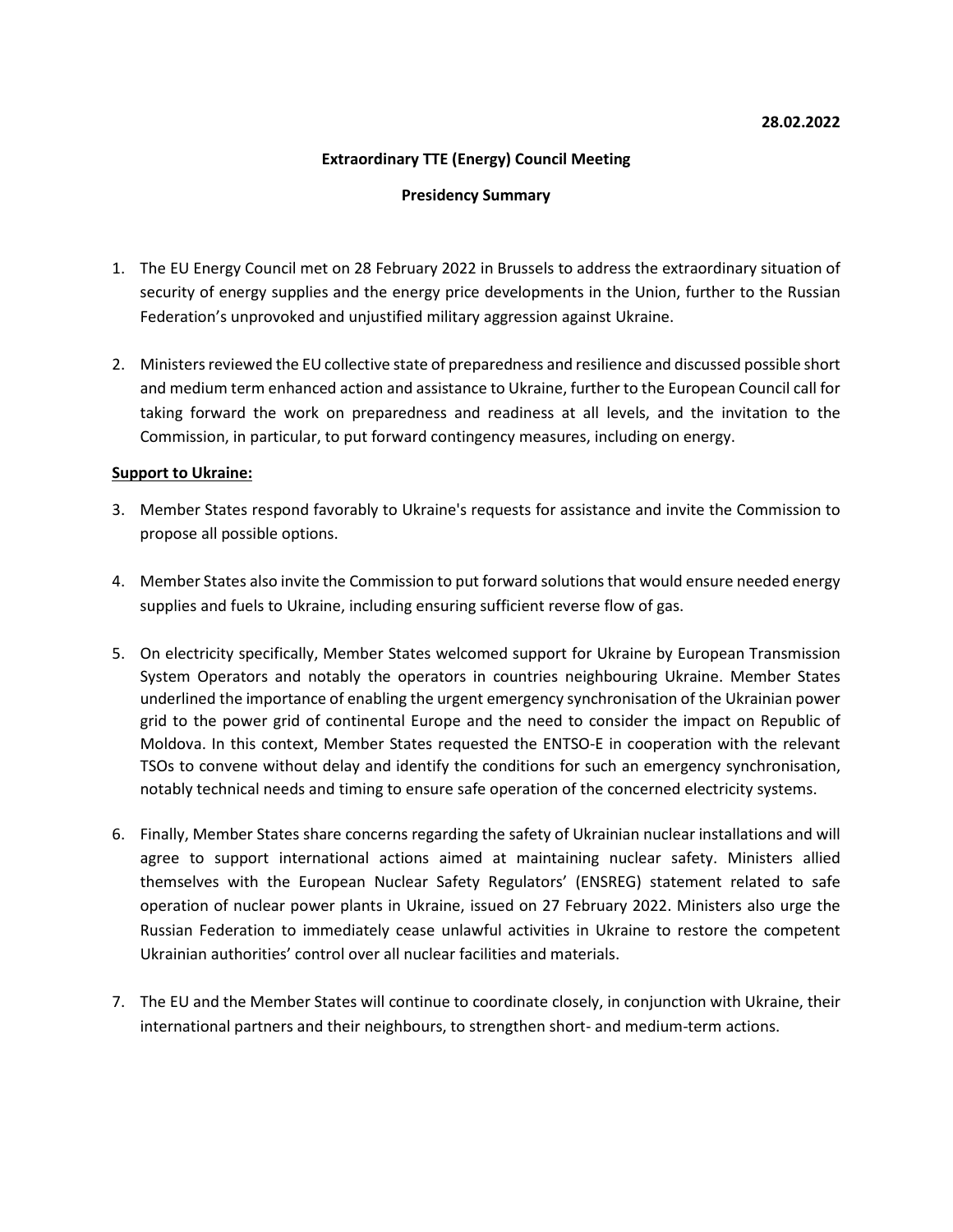### **Short term measures:**

- 8. Ministers agreed to continue to work closely with Ukraine, our international partners and countries in our neighborhood in a spirit of unity and solidarity. Member States and the Union are prepared and ready to take action to ensure the continued security of energy supplies.
- 9. Based on flexible infrastructures, efficient markets and proven coordination procedures, the European energy system is highly prepared and resilient. The ministers took note of the Commission's analysis and simulations, which, in addition to the national work, lead to the conclusion that there is no risk for the Union's security of supply in the immediate future.
- 10. Ministers also analyzed various possible scenarios for the coming weeks and months, in order to anticipate the potential difficulties that could arise and verify the Union's ability to overcome them. With regard to gas supply, coordinated action by the Member States and the Commission should make it possible to maximize supplies from outside Europe, particularly in terms of LNG, by strengthening contacts with producing countries and by adapting if needed our infrastructure. Ministers also reviewed Member States contingency plans to ensure a continuous supply of gas, protecting consumers in case of supply disruption. Member States also agreed to continue working on contingency planning to be activated in case of need and to coordinate preparation for next winter.
- 11. As regards oil supplies, it will be necessary to prepare the European Union's contribution to any possible action, in particular within the framework of the International Energy Agency; Member states stand ready to release strategic stocks if the evolution of the supply situation makes it necessary.
- 12. Ministers called on the Commission to continue monitoring closely the situation, in particular on oil and gas markets, and develop further measures to ensure European preparedness and strengthen the Union's resilience.
- 13. The protection of consumers, both households and businesses, in particular the most vulnerable, in a context of volatile energy prices is a priority for the Ministers. Member States discussed the measures that would be needed to reduce consumers' exposure to volatile energy prices. Ministers therefore, call on the European Commission to swiftly update the October 2021 'toolbox' on prices to take into account of the latest developments and propose new initiatives that can have immediate, tangible and positive impacts on consumers' energy bills.

# **Medium-tem measures:**

14. In view of the next heating season, Ministers agreed to step up coordinated actions. Ministers agreed to reinforce collective preparedness and solidarity mechanisms ahead of the coming winter by making best use of storage and LNG capacity. Member States also agreed to step up regional coordination and to adapt regulations to maximise the effectiveness of existing storage capacities available across EU Member States.